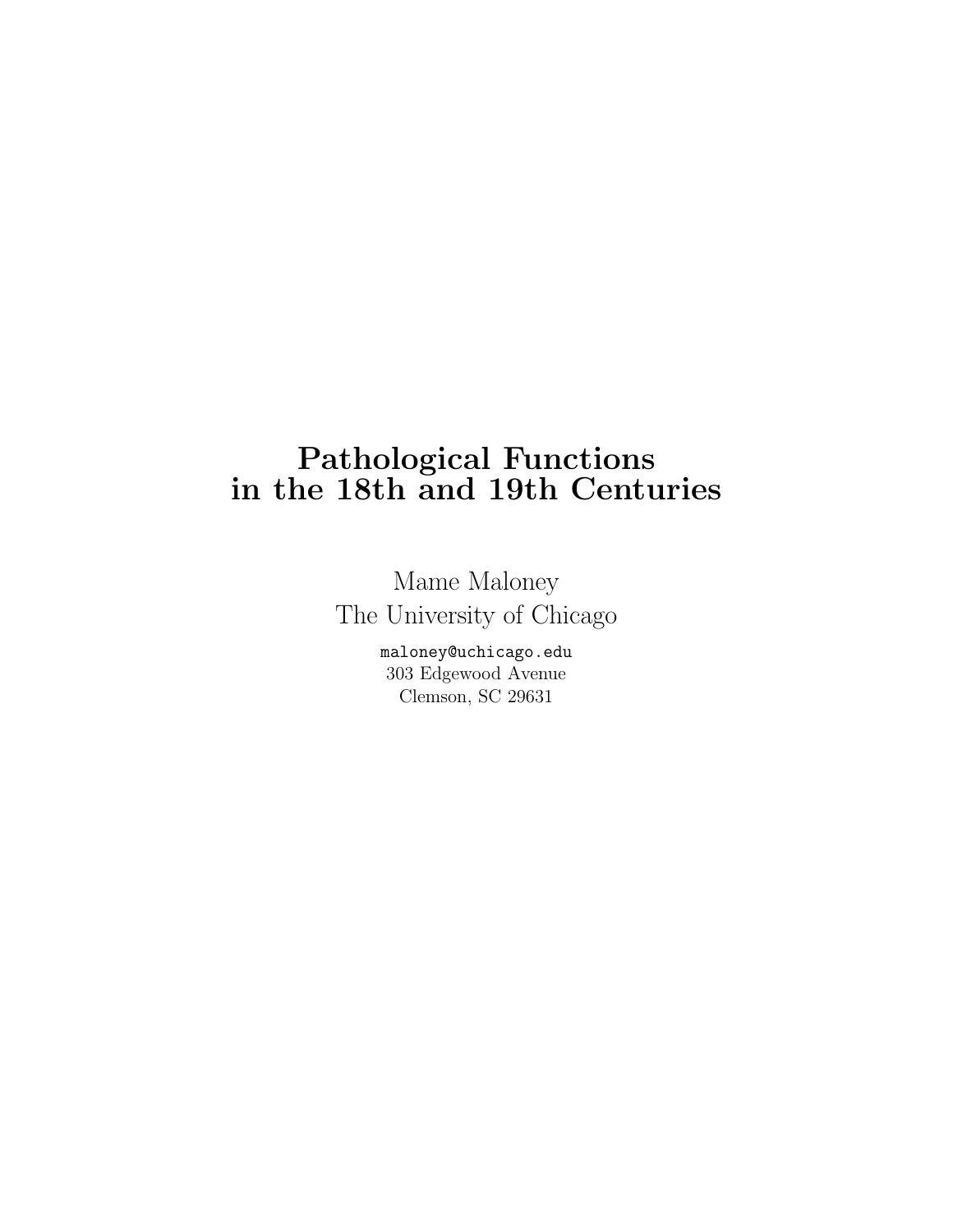The ghost of a crisis emerges when both Körner, in his *Fourier Analysis*, and Lakatos, in Proofs and Refutations, recall an anecdote about "frightened and horrified" reactions to nowhere differentiable functions (Lakatos  $(1976)$ , 19). Körner narrates:

Many mathematicians held up their hands in (more or less) genuine horror at 'this dreadful plague of continuous nowhere differentiable funtions' (Hermite), with which nothing mathematical could be done. They complained that the hypotheses required to avoid what they called 'pathological functions' spoilt the elegance of classical analysis and that concentration on such functions would spoil the geometric intuition which is at the heart of analysis. (Körner  $(1989)$ , 42)

As Körner tells the story, mathematicians like Charles Hermite and Henri Poincaré rejected nowhere differentiable functions on the grounds that analysis was in the business of talking about differentiable functions. Both Körner and Lakatos characterize these nay-sayers as striving to protect the simplicity and elegance of analysis. We get the sense that mathematicians like Hermite and Poincaré saw absolutely no value in nowhere differentiable functions, which came at the cost of the beauty and universal applicability of their theorems. The historical accuracy of these authors' claims is far from certain, though; the story of Hermite's "fright and horror" is common enough, but no reference is ever given. This opens the question of whether Hermite's and Poincaré's comments were just parlor talk, or if they ever championed these positions in their work. The history of function theory is fraught with such mysteries.

Dirichlet's characteristic function of the rationals is a particularly abstruce pathological function. This everywhere-discontinuous function is defined as

$$
D(x) = \begin{cases} 1, & x \in \mathbb{Q} \\ 0, & \text{else} \end{cases}
$$

Dirichlet's own opinions about his function are ambiguous, and Kleiner, Luzin, Youschkevitch, and Lakatos each give differing narratives.

Kleiner credits Dirichlet with providing a "clear understanding of the function con-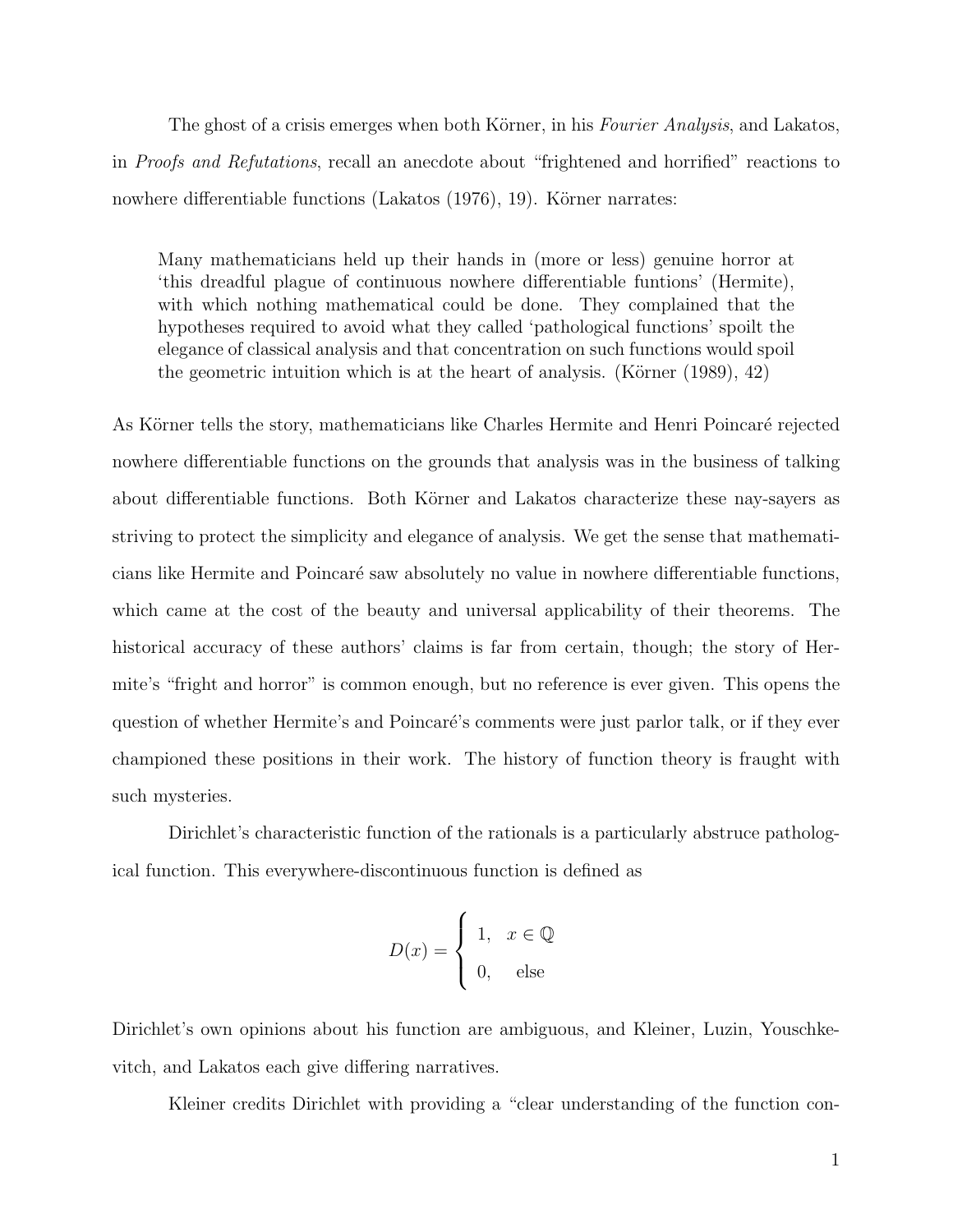cept," which Kleiner sees as necessary in order to prove a theorem giving sufficient conditions for Fourier-representability. Kleiner and Luzin both quote the following passage as Dirichlet's definition of function, but, unfortunately, neither author refers to an original article by Dirichlet.

y is a function of a variable x, defined on an interval  $a < x < b$ , if to every value of the varible  $x$  in this interval there corresponds a definite value of the variable y. Also, it is irrelevent in what way this correspondence is established. (Luzin (1998), 264)

This definition compares quite favorably with the modern definition. Today, we define a function as a correspondance f between two sets A and B, such that each  $a \in A$  is assigned a unique  $f(a) \in B$ . Neither the modern definition nor Dirichlet's definition relies on the geometric or analytic representation in any way. The leap from geometric or analytic representability to arbitrary correspondance is exactly what made modern point-set considerations possible.<sup>1</sup> Dirichlet's leap from the typical 19th-century preoccupation with analytic representability to the modern conception is, naturally, forward-thinking. Luzin says, "This definition immediately clarified a great many hitherto at best vaguely understood phenomena of mathematical analysis," (Luzin (1998), 264). Many authors and mathematicians join Luzin in crediting Dirichlet with the current, general definition of function.

Youschkevitch contradicts Luzin's depiction of Dirichlet as forward-thinking genius. He cites the following, from Dirichlet's 1837 Über die Darstellung ganz willkürlicher Funktionen durch Sinus- und Cosinusreihen (On the Presentation of all arbitrary Functions by means of Sine- and Cosine-series), as Dirichlet's definition of function:

One means by a and b two fixed values and by x a variable magnitude, which bit by bit takes on all values lying between  $a$  and  $b$ . To each  $x$  corresponds a unique y so that as x runs continuously between a and b,  $y = f(x)$  likewise gradually changes, so that  $y$  is called a continuous function of  $x$  on this interval. It is certainly not necessary that  $y$  depend on  $x$  according to the same rule

<sup>&</sup>lt;sup>1</sup>Manheim claims that if mathematicians had stuck with Euler's conception of function, i.e. that a geometrically representable function must be analytically representable, mathematicians would have not have been able to make the necessary abstractions which allow for topology as we know it today (Manheim (1964)).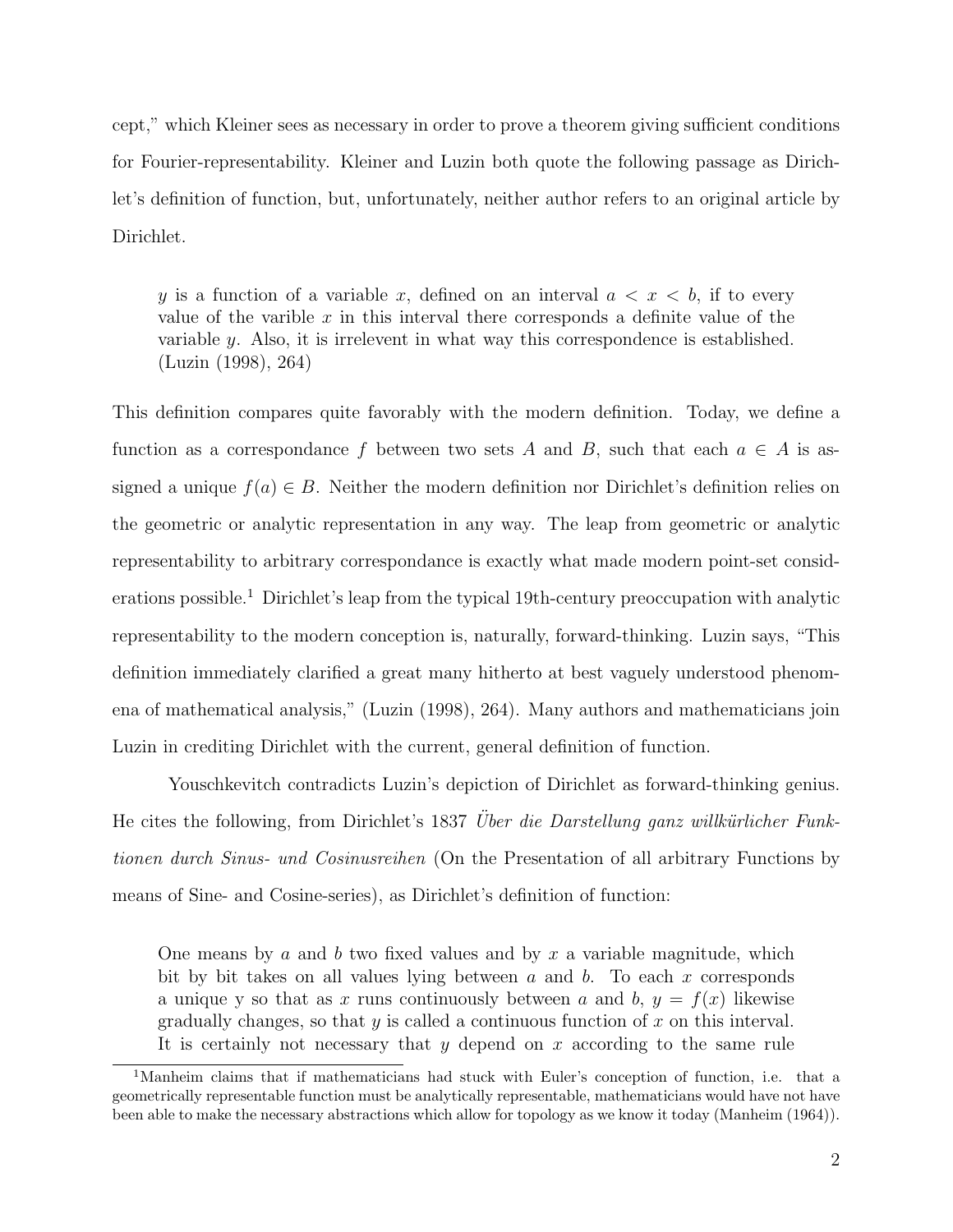throughout this whole interval; indeed, one does not even need a relationship expressible through mathematical operations. Presented geometrically, thinking of x as the abscissa (x-axis) and y as the ordinate (y-axis), a continuous function looks like a connected curve on which a single point corresponds to each  $x$  between a and b. This definition dictates no law to the individual parts of the curve; one can imagine this curve as being composed of various pieces or even as randomly drawn. It follows from this that such a function can be considered as totally specified for an interval only when the components of the function are made to follow the same laws as one another. So long as one has specified a function on only a part of an interval, its determination on the rest of the interval remains totally arbitrary. (Youschkevitch  $(1975)$ ,  $78)^2$ 

Youschkevitch impresses upon the point that Dirichlet only defines *continuous* functions here. This is the only conceptual difference between the definition given here and that given by Luzin.

Youschkevitch asks, "Why did both these scholars [Lobatchevsky and Dirichlet] think it expedient to restrict their definitions with continuous functions?" (Ibid., 79). He provides a simple rationale, borrowed from Medvedev: continuous functions were important, so they captured attention and focus. Youschkevitch implies that Dirichlet did not have a fundamental problem with discontinuity, but instead simply did not bother mentioning discontinuous functions explicitly in his definitions. Youschkevitch backs up this hypothesis by showing that Dirichlet was comfortable working with discontinuous functions in his work. Both Dirichlet and Lobatchevsky authored theorems showing that functions with isolated disontinuities were representable by Fourier series (ibid., 78). Indeed, in Dirichlet's 1829 Sur la

<sup>&</sup>lt;sup>2</sup>Original quotation: "Man denke sich unter a und b zwei feste Werthe und unter x eine veränderliche Grösse, welche nach und nach alle zwischen  $a$  und  $b$  liegenden Werthe annehmen soll. Entspricht nun jedem  $x$ ein einziges, endliches y, und zwar so, dass, während x das Intervall von a bis b stetig durchläuft,  $y = f(x)$  sich ebenfalls allmächlich verändert, so heisst y eine stetige oder continuirliche Function von  $x$  für dieses Intervall. Es ist dabei gar nicht nöthig, dass y in diesem ganzen Intervalle nach demselben Gesetze von x abhángig sei, ja man braucht nicht einmal an eine durch mathematische Operationen ausdrückbare Abhängigkeit zu denken. Geometrisch darstellt, d.h. x und y als Abszisse und Ordinate gedacht, erscheint eine stetige Function als eine zusammenhängende Curve von der jeder zwischen a und benthaltenen Abszisse nur ein Punkt entspricht. Diese Definition schreibt den einzelnen Theilen der Curve kein gemeinsames Gesetz vor; man kann sich dieselbe aus den verschidenartigsten Theilen zusammengesetzt oder ganz gesetzlos gezeichnet denken. Es geht hieraus hervor, dass eine solche Function für ein Intervall als vollständig bestimmt nur dann anzusehn ist, wenn sie entweder für die einzelnen Theile desselben geltenden Gesetzen unterworfen wird. So lange man über eine Function nur für einen Theil des Intervalls bestimmt hat, bleibt die Art ihrer Forsetzung für das übrige Intervall ganz Willkür überlassen."

The translation given above is credited to my friend Maya Vinokour.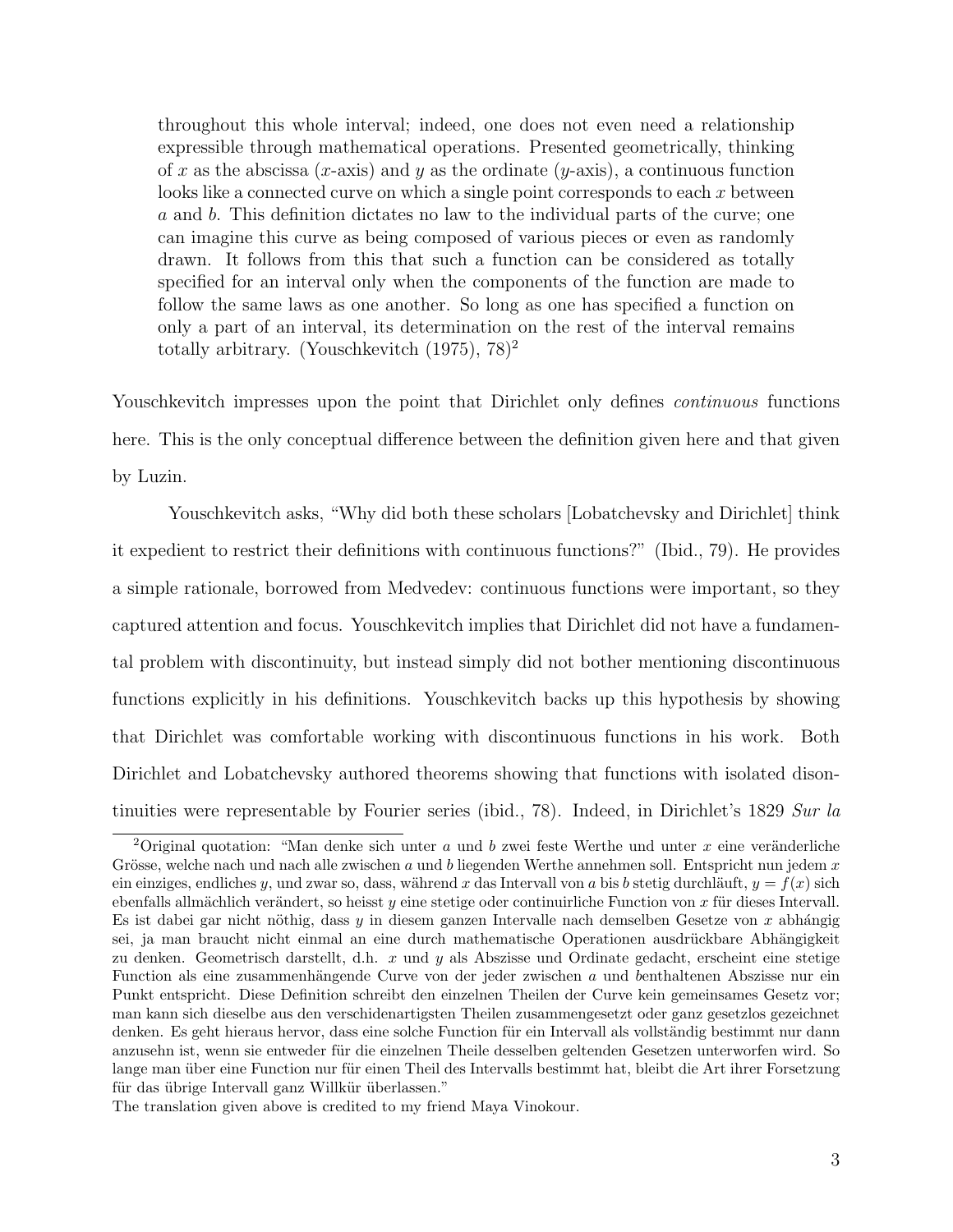The preceeding considerations prove in a rigorous manner that, if the function  $\varphi(x)$ , all of whose values are finite and determinite, only has a finite number of discontinuities between the limits  $-\pi$  and  $\pi$ , and also if it only has a dterminite number of maima and minima between these same limits, the series [crossreferenced to elsewhere in the text]

$$
\frac{1}{2\pi} \int \varphi(\alpha) \partial \alpha + \frac{1}{\pi} \left\{ \begin{array}{l} \cos x \int \varphi(\alpha) \cos \alpha \partial \alpha + \cos 2x \int \varphi(\alpha) \cos 2\alpha \partial \alpha ... \\ \sin x \int \varphi(\alpha) \sin \alpha \partial \alpha + \sin 2x \int \varphi(\alpha) \sin 2\alpha \partial \alpha ... \end{array} \right\}
$$

whose coefficients are definite integrals dependent on the function  $\varphi(x)$  is convergent and has a general value expressed by  $\frac{1}{2}[\varphi(x+\varepsilon)+\varphi(x-\varepsilon)]$ , where  $\varepsilon$  is infinitely small. (Dirichlet  $(1829)$ ,  $168-169$ )<sup>3</sup>

In other words, the Fourier series of a function converges when the function is finite and has a finite number of maxima, minima, and discontinuities. Clearly, Dirichlet is comfortable talking about discontinuous functions. For Youschkevitch, Dirichlet's treatment of discontinuous functions adds a layer of ambiguity to Dirichlet's definition of function, rather than indicating that this definition did not accurately represent Dirichlet's views.

Lakatos goes even farther than Youschkevitch from Luzin's account of Dirichlet as free mathematician. In the context of Proofs and Refutations, Dirichlet is a monster-barrer who invented, and then barred, his own monster. Lakatos says,

The trouble again is that Dirichlet still held that all genuine functions are in fact Fourier-expandable—he devised this 'function' explicitly as a monster. According to Dirichlet his 'function' is an example not of an 'ordinary' real function, but of a function which does not really deserve the name. (Lakatos (1976), 151)

Lakatos does not present Dirichlet as denying that the function  $D(x)$  can be reasoned about mathematically; instead, Lakatos portrays Dirichlet as merely saying that  $D(x)$  is not a function in the proper sense.

<sup>&</sup>lt;sup>3</sup>"Les considérations précédentes prouvent d'une manière rigoreuse que, si la fonction  $\varphi(x)$ , dont toutes les valeurs sont supposées finies et déterminées, ne présente qu'un nombre fini de solutions de continuité entre les limites  $-\pi$  et  $\pi$ , et si en outre elle n'a qu'un nombre déterminé de maxima et de minima entre dex mêmes limites, la série [cross-referenced to elsewhere in the text] dont les coëfficiens sont des intégrales défines dépendantes de la fonction  $\varphi(x)$  est convergente et a une valeur généralement exprimé par  $\frac{1}{2}[\varphi(x +$  $\varepsilon$ ) +  $\varphi(x - \varepsilon)$ , où  $\varepsilon$  désigne un nombre infiniment petit."

NB: "solutions de continuité" means points of discontinuity.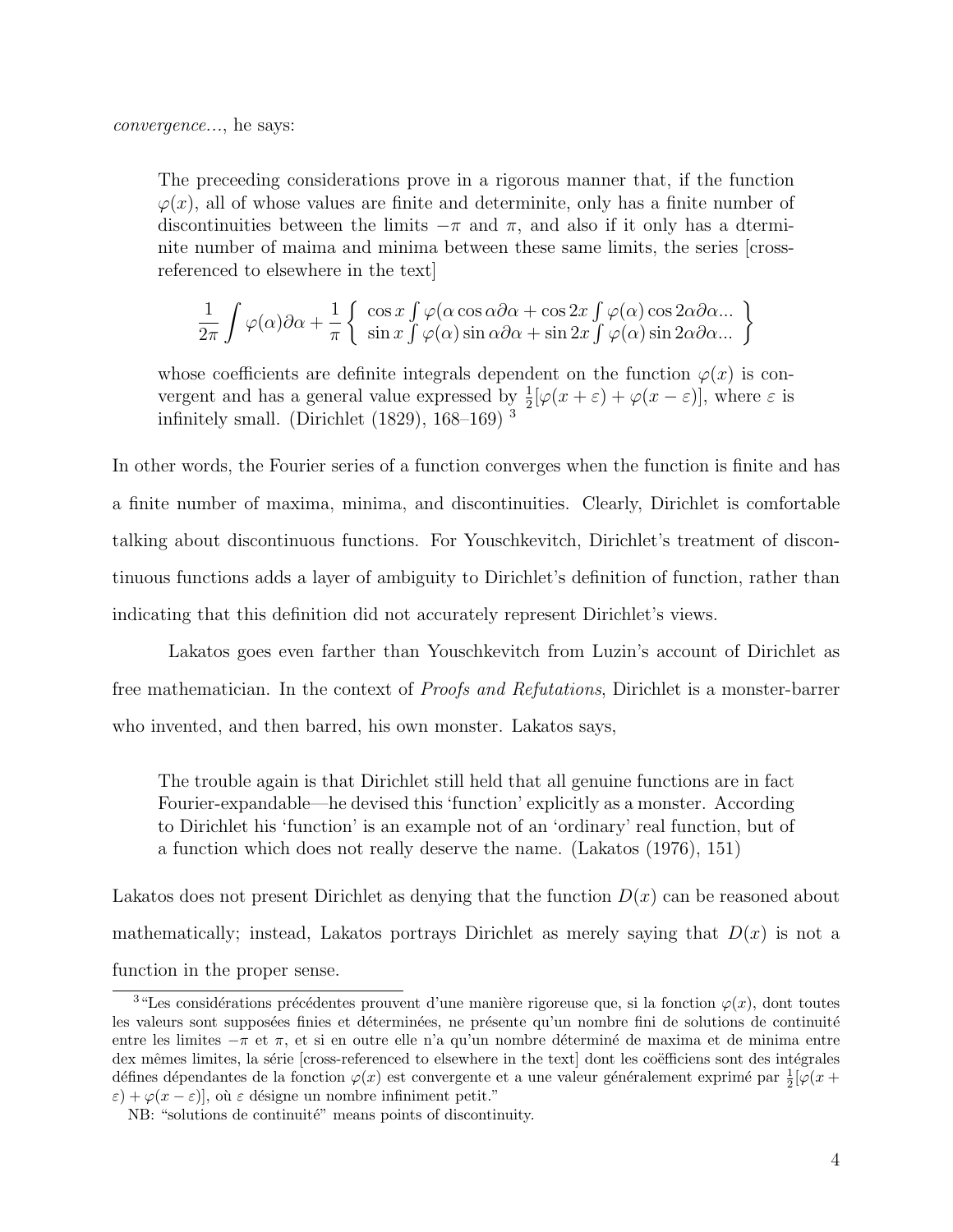Furthermore, Lakatos claims that not only did Dirichlet not believe in a more general definition of function, he was conceptually distant from such a definition. As evidence that Dirichlet did not comprehend the function-concept Luzin attributes to him, Lakatos shows that that Dirichlet, in his *Über die Darstellung...*, describes piecewise discontinuous functions as assuming two different values at the points of discontinuity (ibid., 151).

Of the four accounts given above, Lakatos' is most accurate, but he fails to pick up on the discrepancy Youschkevitch notes between Dirichlet's definitions and the structures Dirichlet chooses to work with.

Dirichlet's discussions of functions are primarily contained in his 1829 Sur la convergence des séries trigonométriques qui servent à représenter une fonction arbitrarie entre des limites données (On the convergence of trigonometric series which serve to represent an arbitrary function between given limits), his  $1837$  Sur les séries dont le terme général  $d\acute{e}pend$  de deux angles, et qui servent à exprimer des fonctions arbitraries entre des limites  $données$  (Over series of which the general term depends on two angles, and which serves to formulate arbitrary functions between given limits), and his 1837 Uber die Darstellung ganz willkürlicher Funktionen durch Sinus- und Cosinusreihen (On the Presentation of all arbitrary Functions by means of Sine- and Cosine-series).

The word "arbitrary" in all three of these titles is not as strong as a definition, but it does suggest that Dirichlet believes that functionhood is meaningfully tied up with representability by a Fourier series. Dirichlet even opens his 1829 article by saying, "Series of sines and cosines, by means of which one can represent an arbitrary function in a given interval, enjoy among other remarkable properties that of being convergent," (Dirichlet (1829), 157; emphasis added).<sup>4</sup> Throughout this paper, he refers to functions developed by series of sines and cosines as "arbitrary." When he applies restrictions to these "arbitrary" functions, he specifies that they must have determinite, finite values in an interval, and achieve only a finite number of maxima, minima, and points of discontinuity. In the  $1837$  Sur les Séries...,

<sup>&</sup>lt;sup>4"</sup>Les séries de sinus et de cosinus, au moyen desquelles on peut représenter une fonction arbitrarie dans un intervalle donné, jouissent entre autres propriétés remarquables aussi de celle d'être convergentes."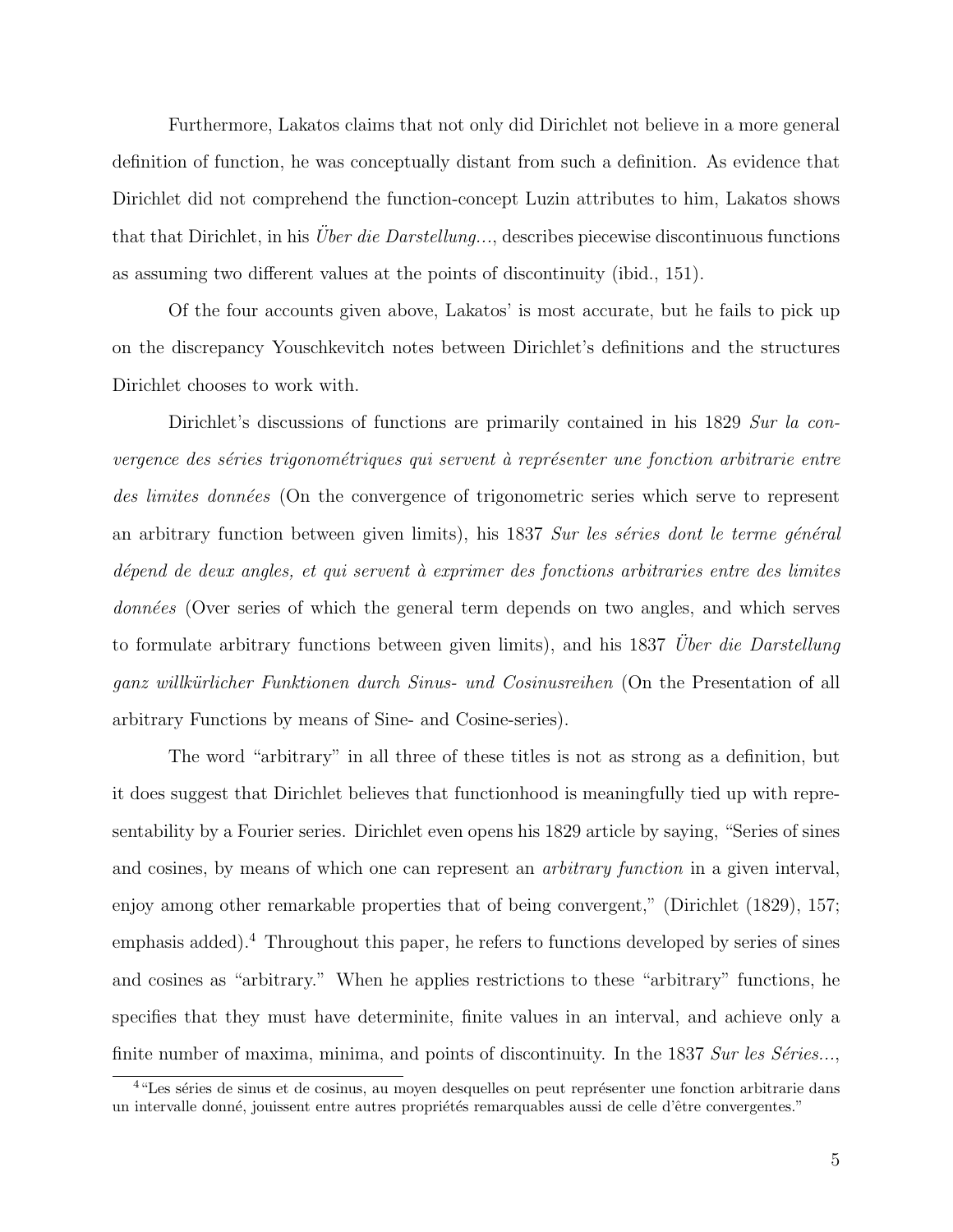he is a little more precise about what he means by "arbitrary," saying, "arbitrary functions, i.e., functions which are not subject to any analytic law..." (Dirichlet  $(1837)$ ,  $288$ <sup>5</sup> But then again, he is just as loose with this term later in the paper, when he defines a continuous function and claims that it is "arbitrary," just like in the Youschkevitch article. Dirichlet says,

The series which we will consider in this memoir are ordinarily followed by functions of a particular form, functions which Legendre first made use in his beautiful research on the attraction of ellipsoids of revolution and the face of the planets. These functions enjoy a great number of remarkable properties, and the series from which they are made are fit to represent arbitrary functions between certain limits. The generality of this last proposition not being sufficiently settled by the considerations which bring about developments of this type in this theory of the attraction of spheriods, one has sought to prove this last claim in a direct manner independent of this theory.

If one designates by  $P_n$  the coefficient of  $\alpha^n$  in the value developed of the radical

$$
\frac{1}{\sqrt{1 - 2\alpha(\cos\theta\cos\theta' + \sin\theta\sin\theta'\cos(\varphi' - \varphi)) + \alpha^2}}
$$

the proposition that it acts, as formulated by the equation:

$$
f(\theta,\varphi) = \frac{1}{4\pi} \sum_{n=0}^{n=\infty} (2n+1) \int_0^{\pi} d\theta' \sin \theta' \int_0^{2\pi} P_n f(\theta',\varphi') d\varphi'
$$

which has place for all the values of  $\theta$  and  $\varphi$  comprises between the limits  $\theta = 0$ and  $\theta = \pi$ ,  $\varphi = 0$  and  $\varphi = 2\pi$ , the function  $f(\theta, \varphi)$  stays entirely arbitrary between these limits and is only subjected to not becoming infinite. (Ibid., 283–  $(284)^6$ 

 $5$ "...fonctions arbitrarires, c'est-à-dire des fonctions qui ne sont assujetties à aucune loi analytique."

 $6$ Original passage: "Les séries que nous nous proposons de considérer, dans ce Mémoire, sont ordonées suivant des fonctions d'une forme particulière, fonctions dont Legendre a le premier fait usage dans ses belles recherches sur l'attraction des ellipsoïdes de révolution et sur la figure des planètes. Ces fonctions jouissent d'un grand nombre des propriétés remarquables et les séries qui en sont formées, sont propres à représenter des fonctions arbitraries entre certaines limites. La généralité de cette dernière proposition n'ayant pas été jugée suffisamment établie théorie de l'attraction des sphéroïdes, on a cherché à la prouver d'une manière directe et indépendante de cette théorie.

<sup>&</sup>quot;Si l'on désigne par  $P_n$  le cofficient de  $\alpha^n$  dans la valeur développée du radical:  $\frac{1}{\sqrt{1-2\alpha(\cos\theta\cos\theta'+\sin\theta\sin\theta'\cos(\varphi'-\varphi))+\alpha^2}}$  la proposition dont il s'agit, sera exprimée par l'équation:  $f(\theta, \varphi) = \frac{1}{4\pi} \sum_{n=0}^{n=\infty} (2n+1) \int_0^{\pi} d\theta' \sin \theta' \int_0^{2\pi} P_n f(\theta', \varphi') d\varphi'$  qui a lieu pour toutes les valeurs de  $\theta$  et de  $\varphi$  comprises entre les limites  $\theta = 0$  et  $\theta = \pi$ ,  $\varphi = 0$  et  $\varphi = 2\pi$ , la fonction  $f(\theta, \varphi)$  restant entièrement arbitrarie entre ces limites et étant seulement assujettie à ne pas devenir infinie."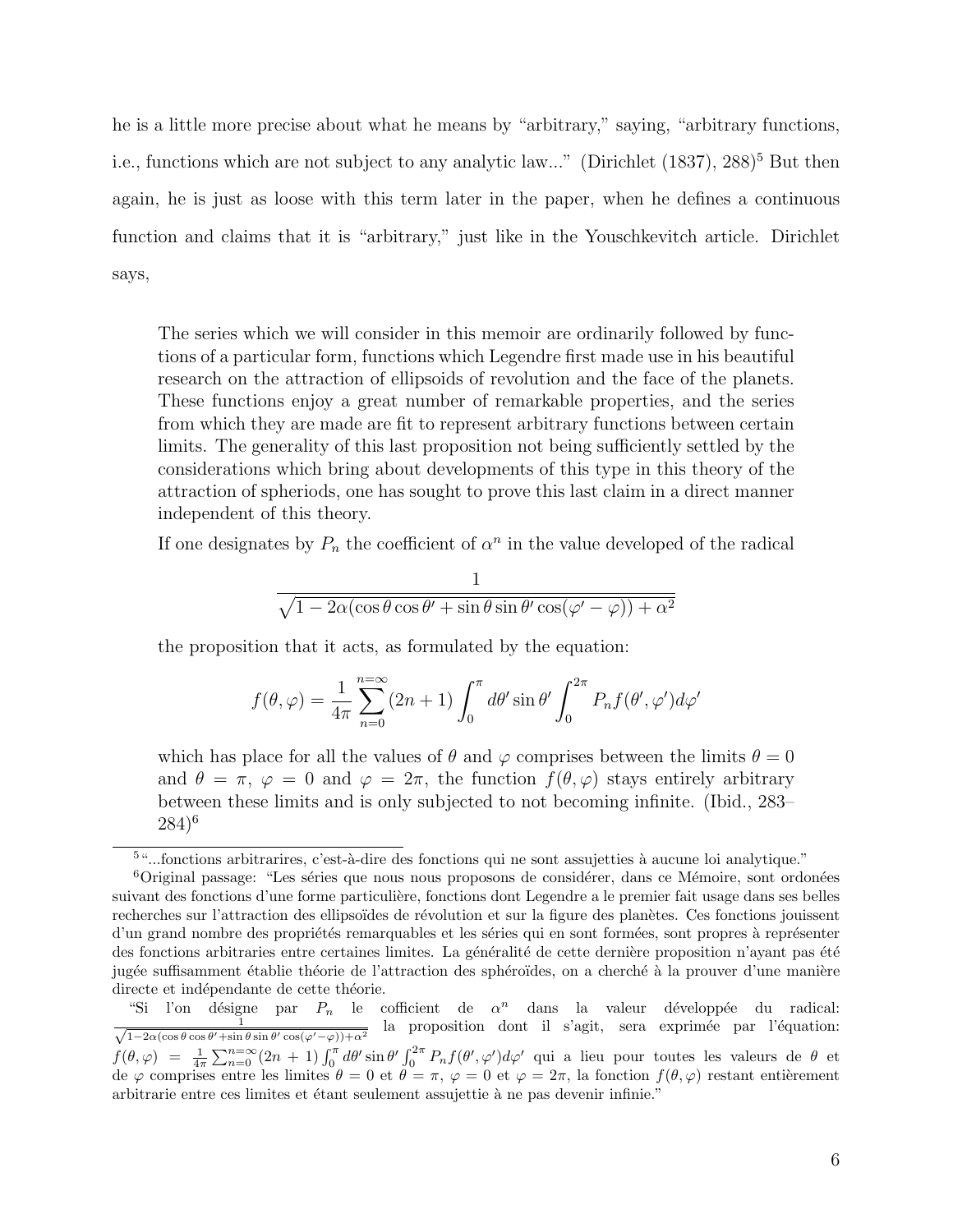In this passage, he claims to be able to express any functions with this series of elliptic functions. But  $f(\theta, \varphi)$  will always be continuous. Still, Youschkevitch is wrong to say that Dirichlet stuck to the idea that all functions are continuous, since, as we see above, Dirichlet uses the word "arbitrary" just about every chance he gets.

Does Dirichlet make any meaningful restrictions to his function concept? Lakatos claims that Dirichlet's construction of the characteristic function of  $\mathbb Q$  is just such an example of a meaningful, serious restriction to Dirichlet's function concept. Dirichlet's famous construction appears in his 1829 paper, and goes as follows:

It is necessary that the function  $\varphi(x)$  is such that, if a and b are any two quantities between  $-\pi$  and  $\pi$ , one can always find between a and b two other close-together quantities r and s such that  $\varphi(x)$  is continuous on the interval from r to s. This restriction is obviously necessary, considering that the different terms of the series are definite integrals. The integral of a function doesn't signify anything besides that the function satisfies the above condition. A function that does not meet this condition is produced by taking  $\varphi(x)$  equal to a determinate constant c when the variable  $x$  is rational, and equal to another constant  $d$  when this variable is irrational. The function thus defined has two finite and determinite values for every value of x, but nevertheless one does not know how to represent it by a series, since hte different interrals which enter into the series lose all significance in this case. The only restrictions to which  $\varphi(x)$  is subjected are that specified above and that of not becoming infinite; the preceeding discussion applies to all other cases.(Dirichlet (1829), 169)<sup>7</sup>

Lebesgue, as late as 1905, begrudgingly adimts that after Dirichlet and Riemann, the definition of function no longer concerns the exact procedure which establishes a correspondence between variables. But still, to him, "true" functions are analytically representable.

<sup>&</sup>lt;sup>7</sup>"Il est nécessaire qu'alors la fonction  $\varphi(x)$  soit telle que, si l'on désigne par a et b deux quantités quelconques comprises entre  $-\pi$  et  $\pi$ , on puisse toujours placer entre a et b d'autres quantités r et s assez rapprochées pour que la fonction reste continue dans l'intervalle de  $r$  à s. On sentira facilement la nécessité de cette restriction en considérent que les différens termes de la série sont des inégrales défines et remontant à la notion fondamentale des intégrales. On verra alors que l'intégrale d'une fonction ne signifie quelque chose qu'autant que la fonction satisfait à la condition précédemment énoncée. On aurait un exemple d'une fonction qui ne remplit pas cette condition, si l'on supposait  $\varphi(x)$  égale à une constante déterminée c lorsque la variable x obtient une valeur rationelle, et égale à une autre constante  $d$ , lorsque cette variable st irrationnelle. La fonction ainsi définie a des valeurs finies et déterminées pour toute valuer de  $x$ , et cependant on ne saurait la substituer dans la série, attendu que les différentes intégrales qui entrent dans cette série, perdroient toute signification dans ce cas. La restriction que je viens de préciser, et celle de ne pas devenir infinie, sont les seules auxquelle la fonction  $\varphi(x)$  soit sujette et tous les cas qu'elles n'excluent pas peuvent être ramenés à ceux que nous avons considérés dans ce qui précède."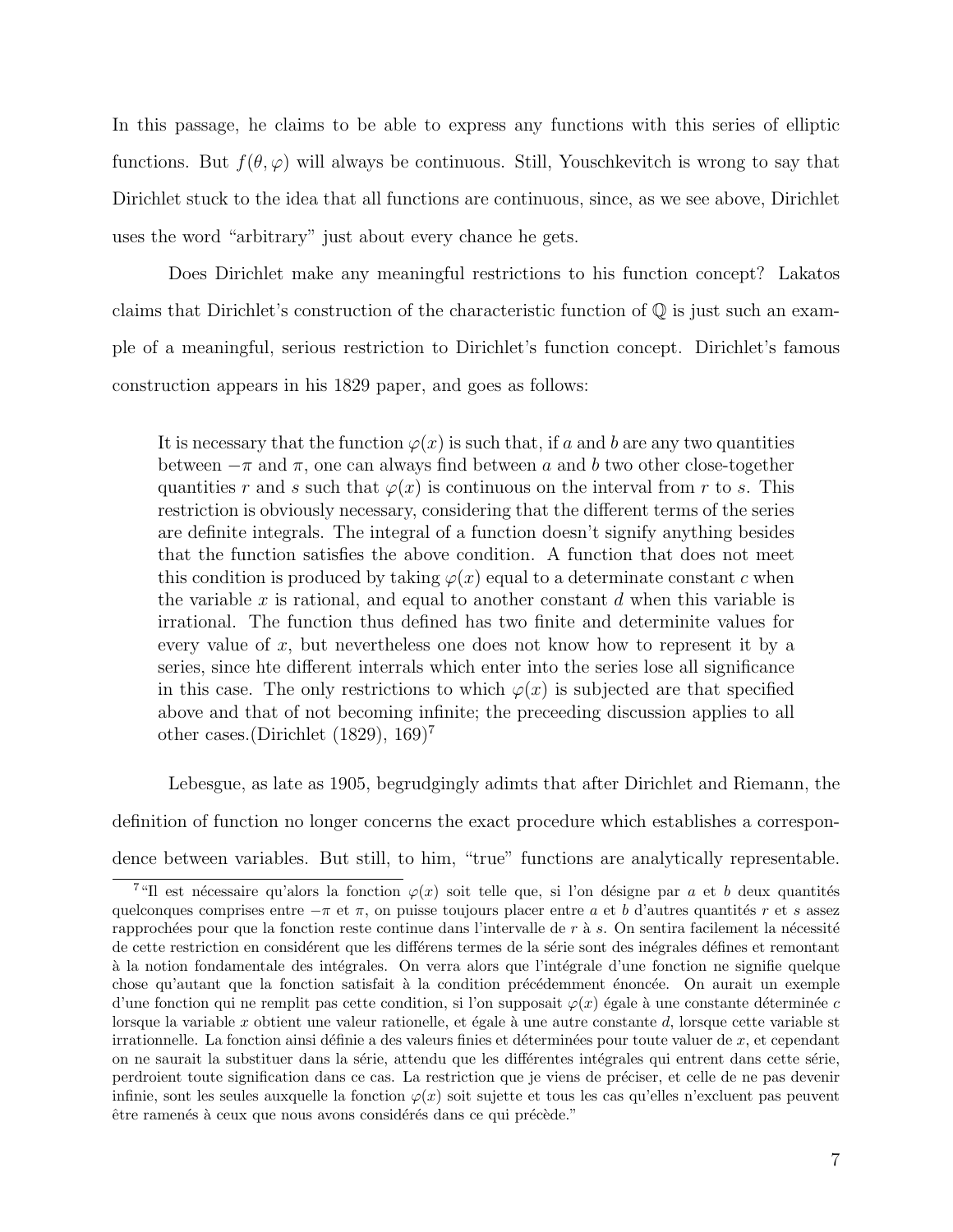He argues that this restriction is neither needlessly conservative nor arbitrary, becasue only analytically representable functions are used effectively in math. Even in theories such as Riemannien integration, in which it is not necessary to ensure analytic representability, the functions mathematicians work with are, in fact, always analytically representable (Lebesgue (1905), 139).<sup>8</sup>

Lebesgue's commentary cuts to the heart of the attitude against everywhere-discontinuous and otherwise pathologial functions expressed by mathematicians like Hermite, Poincaré, and Dirichlet. Simply put, pathological functions were not useful to these mathematicians, so they were not worth assigning the same status as analytically representable functions. Furthermore, the precise definition of function factors very little into these mathematicians' works. Lebesgue sees the more precise and general definition of function, which we essentially use today, as a frivolity at best and a liability at worst. Mathematicians against the pathological functions did not discuss them in depth because these functions did not factor meaningfully into their work.

<sup>&</sup>lt;sup>8</sup>"Bien que, depuis Dirichlet et Riemann, on s'accorde généralement à dire qu'il y a fonction quand il ya correspondance entre un nombre y et des nobmres  $x_1, x_2, \ldots, x_n$ , sans se préoccuper du procédé qui sert à ´etablir cette correspondance, beaucoup de math´ematiciens semblent ne consid´erer comme de vraies fonctions que celles qui sont établies par des correspondances analytiques. On peut penser qu'on introduit peut-être ainsi une restriction assez arbitraire; cependant il est certain que cela ne restreint pas pratiquement le champ des applications, parce que, seules, les fonctions représentables anlytiquement sont effectivement employées jusqu'à present.

<sup>&</sup>quot;Dans certaines théories générales, dans la theéorie de l'intégration au sens de Riemann, par exemple, on ne se préoccupe pas de savoir si les fonctions que l'on considère sont ou non représentables analytiquement. Mais cela ne veut pas dire qu'elles ne le sont pas toutes et, dans tous les cas, quand on applique effectivement ces théories, c'est toujours sur des fonctions représentbles analytiquement qu'on opère."